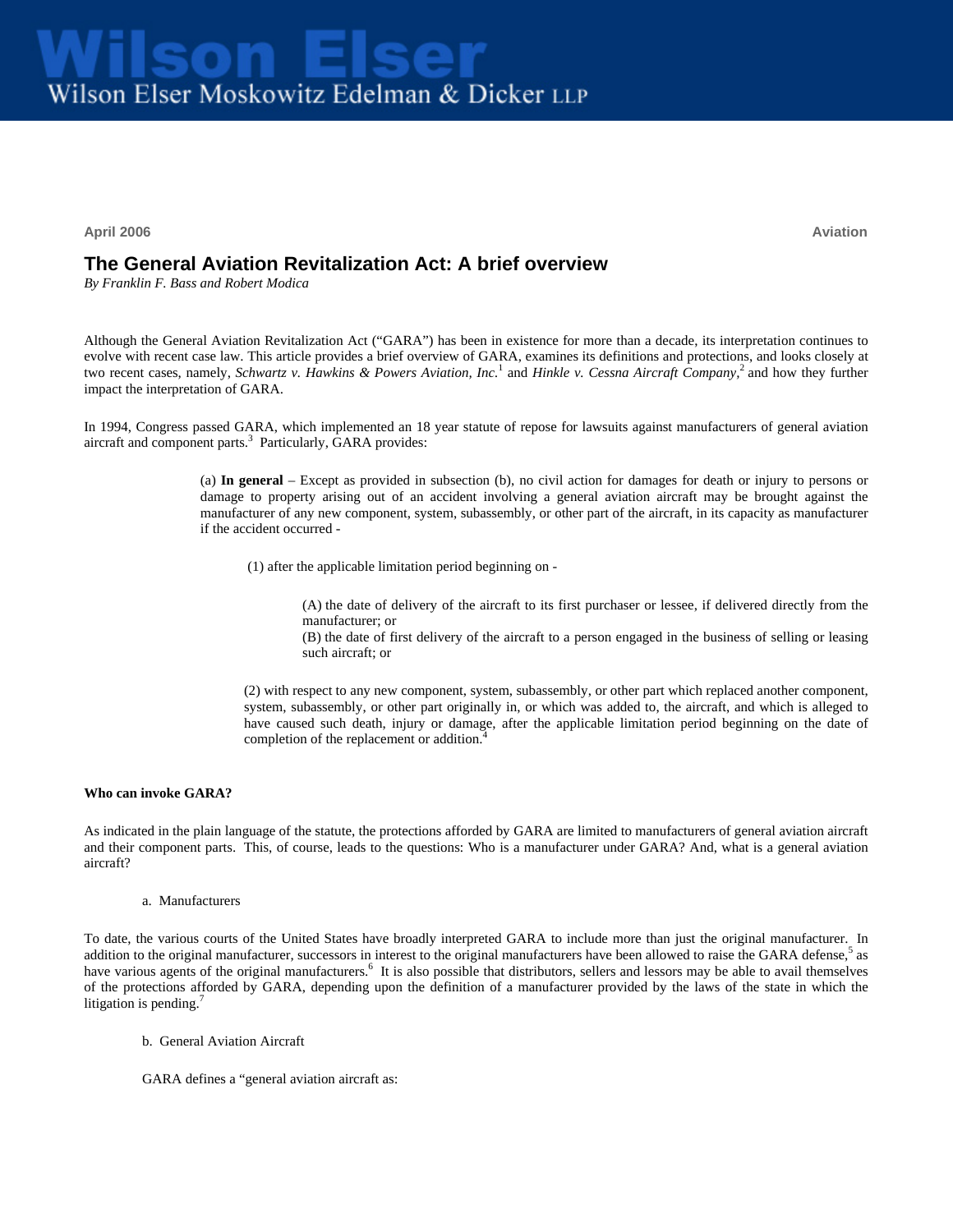Any aircraft for which a type certificate or an airworthiness certificate has been issued by the Administrator of the Federal Aviation Administration, which, at the time such certificate was originally issued, had a maximum seating capacity of fewer than 20 passengers, and which was not, at the time of the accident, engaged in scheduled passenger-carrying operations  $8...$ "

Many plaintiffs have attempted to create an issue of fact with respect to the designation of an aircraft's status as a general aviation aircraft, but, as shown below, the courts are liberal in their interpretation of this statute, and where a defendant can show that its aircraft meets the above criteria, regardless of variation, the courts have deemed such aircraft as one availing itself of the protections afforded by GARA.

#### **GARA exceptions**

While GARA has afforded significant protection to the manufacturers of general aviation aircraft and their component parts, it has not completely shielded these entities and/or persons from liability. There are four exceptions to GARA's statute of repose: the fraud exception, the medical emergency exception, the not aboard the aircraft exception, and the written warranty exception.<sup>9</sup> The fraud exception is perhaps the most highly litigated provision of GARA, and has been the subject of recent litigation, as shown below.

### **Recent case law interpreting GARA**

In *Schwartz v. Hawkins & Powers Aviation, Inc.*,<sup>10</sup> the plaintiffs, survivors of two individuals who died while piloting a plane that was performing fire suppression services pursuant to a contract with the government, brought an action against numerous defendants including the owner of the aircraft and the manufacturer of the aircraft. Of relevance to this article, the action against the manufacturer(s) sounded in strict products liability.

Moving to dismiss the claims of the plaintiffs, the manufacturer(s) argued that the claims were barred by the 18 year statute of repose applicable to general aviation aircraft under GARA. In opposition, the plaintiffs claimed that the aircraft was not a general aviation aircraft, but rather a public aircraft within the meaning of the Federal Aviation Act of 1958 ("FAA"), and therefore not protected under GARA. Further, the plaintiffs claimed that GARA was not applicable because the aircraft was issued a "Special Restricted Airworthiness Certificate," and not a "Standard Airworthiness Certificate." The plaintiffs also claimed that subsequent modifications to the aircraft tolled the statute of repose. Finally, the plaintiffs attempted to invoke two of GARA's four statutory exceptions: the knowing misrepresentation exception, and the warranty exception.

In granting the motions of the defendants, the Court rejected the plaintiffs' distinction between a general aviation aircraft and a public aircraft. The Court found that the terms "public aircraft" and "general aviation aircraft" are not mutually exclusive, and it is possible that an aircraft may be considered both a "public aircraft" under the FAA and a "general aviation aircraft" under GARA.

With respect to the plaintiffs' argument regarding the aircraft's airworthiness certificate, the Court noted "nowhere in the definition of 'airworthiness certificate' is there reference to either 'standard' or 'restricted' certificates. The distinction is never made."<sup>11</sup> Thus, the Court rejected this argument by the plaintiffs as well.

In rejecting the plaintiffs' subsequent modifications argument, the Court noted that the addition of a new component part does not implicate GARA's rolling provision, unless the revised part is alleged to have caused the death, injury or damage. The plaintiffs failed to make any such averment in the Complaint.

Finally, with respect to the plaintiffs' attempt to invoke the statutory exceptions of GARA, the Court once again rejected these claims. Particularly, the Court noted that the plaintiffs failed to aver facts supporting the elements of knowing misrepresentation with specificity. Moreover, despite arguing the same in their opposition to the defendants' motion to dismiss, the plaintiffs never alleged the existence of a written warranty. Thus, the Court rejected this claim by the plaintiffs.

In the unpublished decision *Hinkle v. Cessna Aircraft Company*, 12 the Michigan Court of Appeals upheld the summary judgment dismissal of a fuel pump manufacturer and engine manufacturer, but reversed the lower court's dismissal of an airplane manufacturer. *Hinkle* arose out of a 1995 accident, in which it was alleged that the aircraft's right engine-driven fuel pump, which was manufactured in 1969 or 1970, failed. It was undisputed that the aircraft's engine was built in 1980.